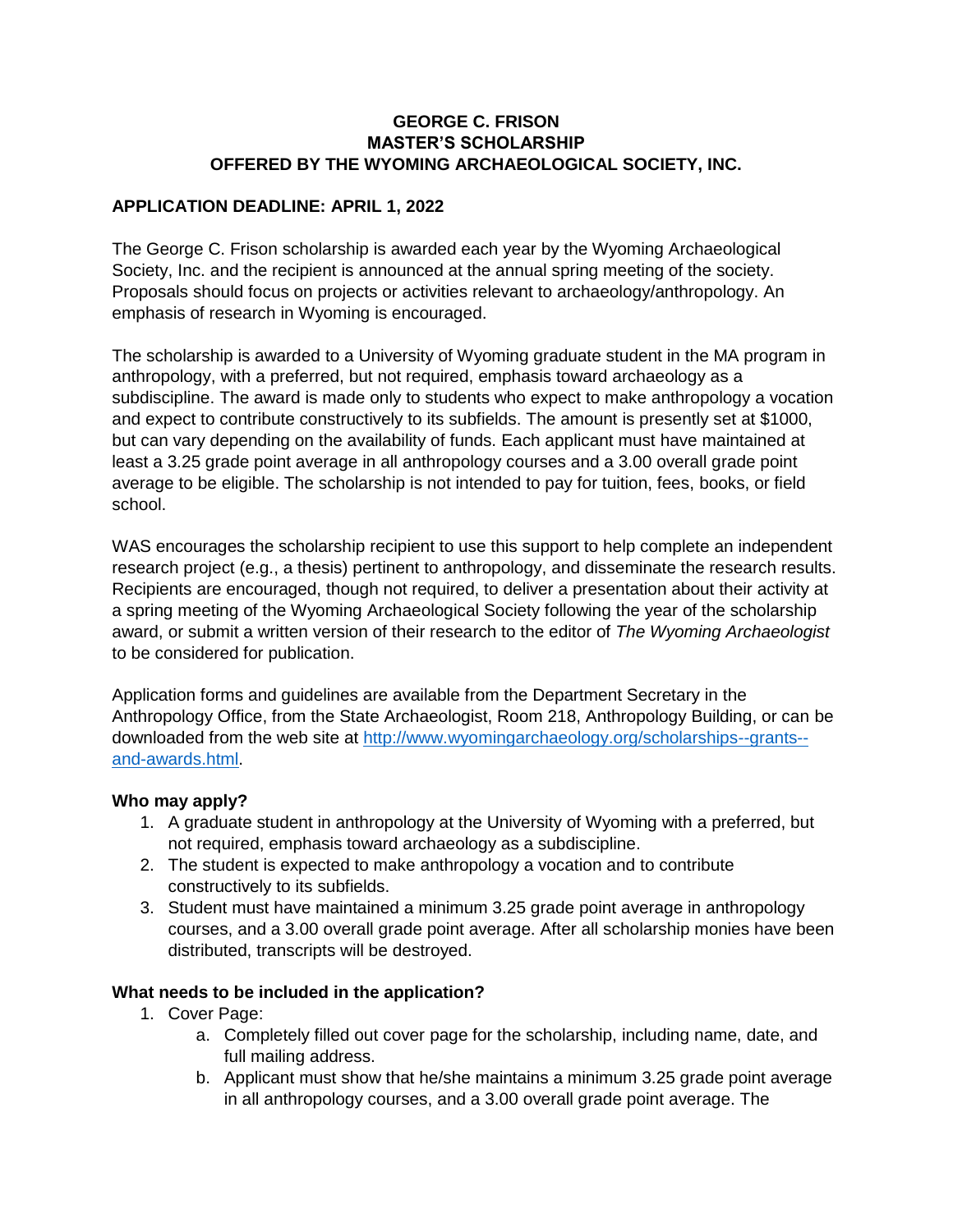Department Secretary must sign in the space provided to verify the student's GPA.

- c. Applicant must sign the release statement on the cover page.
- d. Briefly state your current level of progress toward your degree.
- e. Include a short paragraph stating your future archaeological intent/career goals.
- f. Provide a title and abstract of your proposed activity.
- 2. A maximum two-page, typed, double-spaced explanation of the proposed activity.
- 3. A short vita (maximum of one page, typed, double-spaced).
- 4. Two letters of recommendation.
	- a. At least one of the two letters must come from a professional anthropologist/archaeologist in Wyoming. A second letter may come from a professional in a related field outside anthropology.

#### **Where to submit the completed application?**

- 1. Submit one copy of the completed application packet, including the cover page, explanation of proposed activity, and vita to the **Wyoming Archaeological Society Scholarship Committee, Dept. 3431, 1000 E University Ave., Laramie, WY, 82071**. The Department Secretary will keep a file to hold all applications until they are delivered to the committee for review. These materials must be in to the Department Secretary by April 1, 2022, or applications will not be considered.
- 2. The applicant is expected to work with authors of recommendation letters to ensure their receipt by the Department Secretary by the posed deadline.

#### **What happens if I am awarded a scholarship?**

- 1. The Executive Secretary/Treasurer of the Wyoming Archaeological Society will mail you a letter notifying you of your award, and the check will be included. If you attend the spring meeting the year you apply, the award is usually made and you are recognized as a scholarship recipient at that time.
- 2. The scholarship recipient can use this support for an independent research project (i.e., thesis), to help with travel expenses related to research, or other pertinent activities.
- 3. Recipients are encouraged, though not required, to deliver a presentation about their activity at the spring meeting of the Wyoming Archaeological Society following the year of the scholarship award, or submit a written version of their research to the editor of *The Wyoming Archaeologist* to be considered for publication.